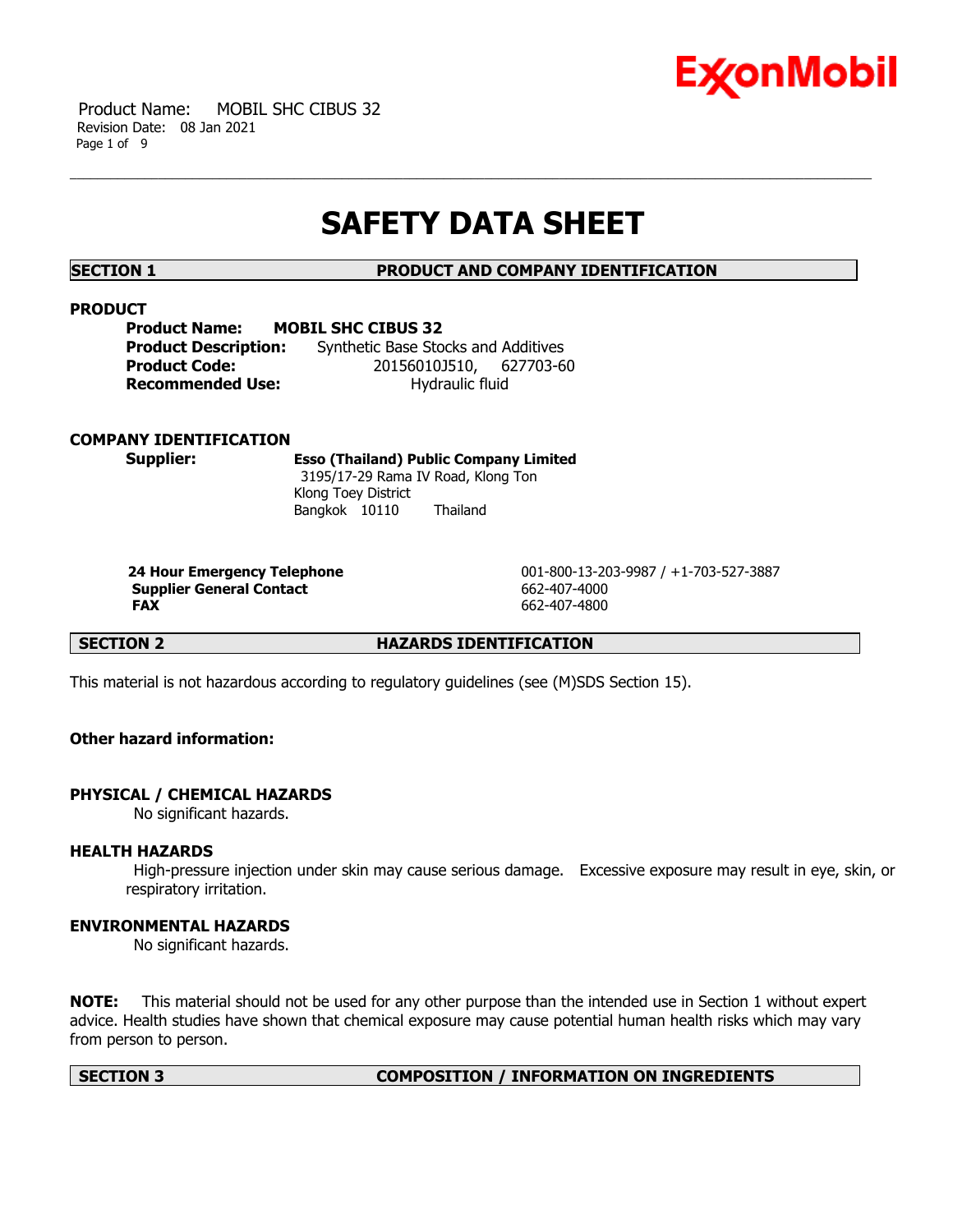

 Product Name: MOBIL SHC CIBUS 32 Revision Date: 08 Jan 2021 Page 2 of 9

This material is defined as a mixture.

### **No Hazardous Substance(s) or Complex Substance(s) required for disclosure.**

#### **SECTION 4 FIRST AID MEASURES**

### **INHALATION**

Remove from further exposure. For those providing assistance, avoid exposure to yourself or others. Use adequate respiratory protection. If respiratory irritation, dizziness, nausea, or unconsciousness occurs, seek immediate medical assistance. If breathing has stopped, assist ventilation with a mechanical device or use mouth-to-mouth resuscitation.

### **SKIN CONTACT**

Wash contact areas with soap and water. If product is injected into or under the skin, or into any part of the body, regardless of the appearance of the wound or its size, the individual should be evaluated immediately by a physician as a surgical emergency. Even though initial symptoms from high pressure injection may be minimal or absent, early surgical treatment within the first few hours may significantly reduce the ultimate extent of injury.

### **EYE CONTACT**

Flush thoroughly with water. If irritation occurs, get medical assistance.

### **INGESTION**

First aid is normally not required. Seek medical attention if discomfort occurs.

# **NOTE TO PHYSICIAN**

None

### **SECTION 5 FIRE FIGHTING MEASURES**

# **EXTINGUISHING MEDIA**

**Appropriate Extinguishing Media:** Use water fog, foam, dry chemical or carbon dioxide (CO2) to extinguish flames.

**Inappropriate Extinguishing Media:** Straight streams of water

# **FIRE FIGHTING**

**Fire Fighting Instructions:** Evacuate area. Prevent run-off from fire control or dilution from entering streams, sewers or drinking water supply. Fire-fighters should use standard protective equipment and in enclosed spaces, self-contained breathing apparatus (SCBA). Use water spray to cool fire exposed surfaces and to protect personnel.

**Unusual Fire Hazards:** Pressurised mists may form a flammable mixture.

**Hazardous Combustion Products:** Aldehydes, Incomplete combustion products, Oxides of carbon, Smoke, Fume, Sulphur oxides

### **FLAMMABILITY PROPERTIES**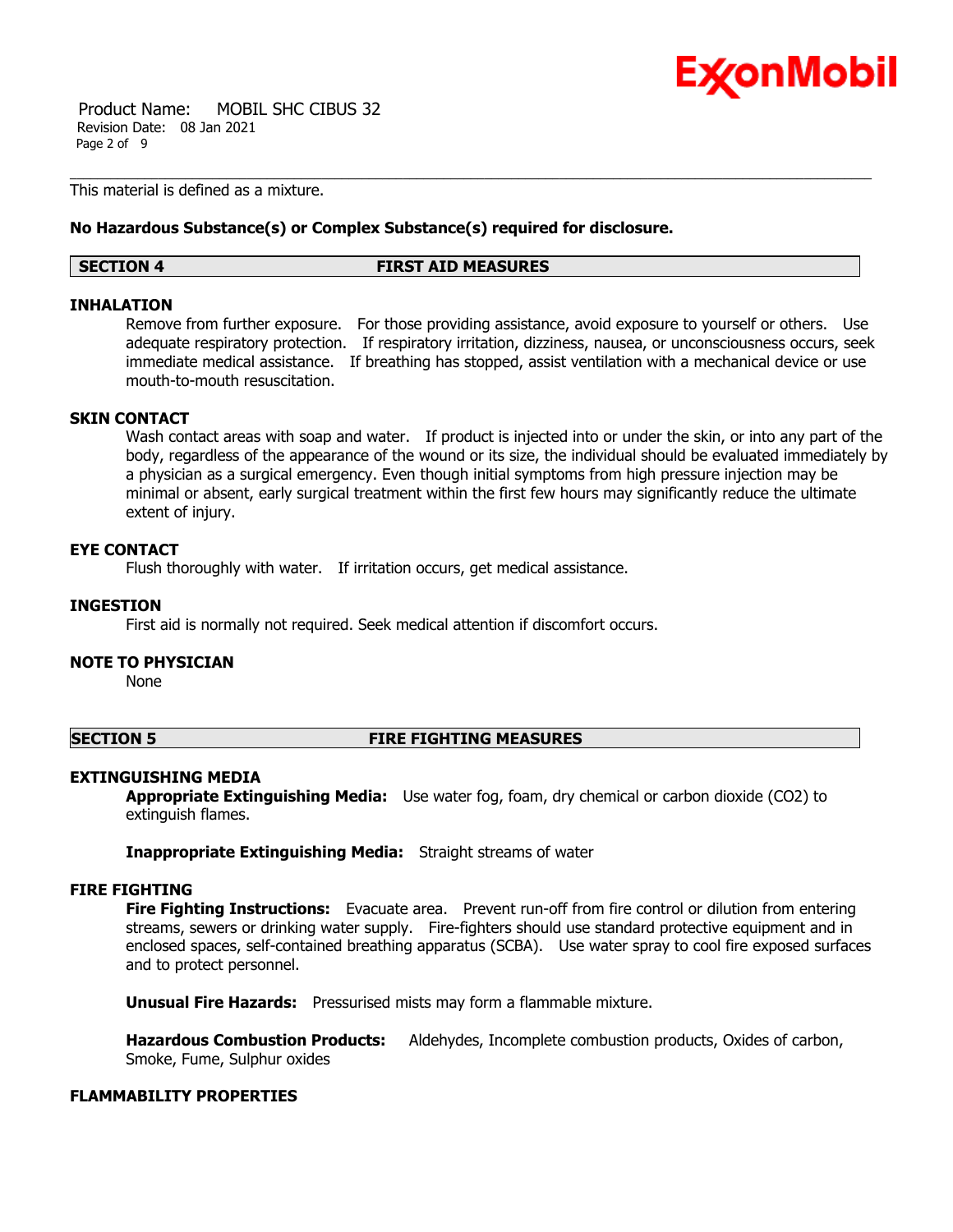

 Product Name: MOBIL SHC CIBUS 32 Revision Date: 08 Jan 2021 Page 3 of 9

> **Flash Point [Method]:** >175°C (347°F) [ASTM D-92] **Flammable Limits (Approximate volume % in air):** LEL: 0.9 UEL: 7.0 **Autoignition Temperature:** N/D

### **SECTION 6 ACCIDENTAL RELEASE MEASURES**

### **NOTIFICATION PROCEDURES**

In the event of a spill or accidental release, notify relevant authorities in accordance with all applicable regulations.

### **PROTECTIVE MEASURES**

Avoid contact with spilled material. See Section 5 for fire fighting information. See the Hazard Identification Section for Significant Hazards. See Section 4 for First Aid Advice. See Section 8 for advice on the minimum requirements for personal protective equipment. Additional protective measures may be necessary, depending on the specific circumstances and/or the expert judgment of the emergency responders.

### **SPILL MANAGEMENT**

Land Spill: Stop leak if you can do so without risk. Recover by pumping or with suitable absorbent.

**Water Spill:** Stop leak if you can do so without risk. Confine the spill immediately with booms. Warn other shipping. Remove from the surface by skimming or with suitable absorbents. Seek the advice of a specialist before using dispersants.

Water spill and land spill recommendations are based on the most likely spill scenario for this material; however, geographic conditions, wind, temperature, (and in the case of a water spill) wave and current direction and speed may greatly influence the appropriate action to be taken. For this reason, local experts should be consulted. Note: Local regulations may prescribe or limit action to be taken.

#### **ENVIRONMENTAL PRECAUTIONS**

Large Spills: Dyke far ahead of liquid spill for later recovery and disposal. Prevent entry into waterways, sewers, basements or confined areas.

### **SECTION 7 HANDLING AND STORAGE**

#### **HANDLING**

 Prevent small spills and leakage to avoid slip hazard. Material can accumulate static charges which may cause an electrical spark (ignition source). When the material is handled in bulk, an electrical spark could ignite any flammable vapors from liquids or residues that may be present (e.g., during switch-loading operations). Use proper bonding and/or earthing procedures. However, bonding and earthing may not eliminate the hazard from static accumulation. Consult local applicable standards for guidance. Additional references include American Petroleum Institute 2003 (Protection Against Ignitions Arising out of Static, Lightning and Stray Currents) or National Fire Protection Agency 77 (Recommended Practice on Static Electricity) or CENELEC CLC/TR 50404 (Electrostatics - Code of practice for the avoidance of hazards due to static electricity).

**Static Accumulator:** This material is a static accumulator.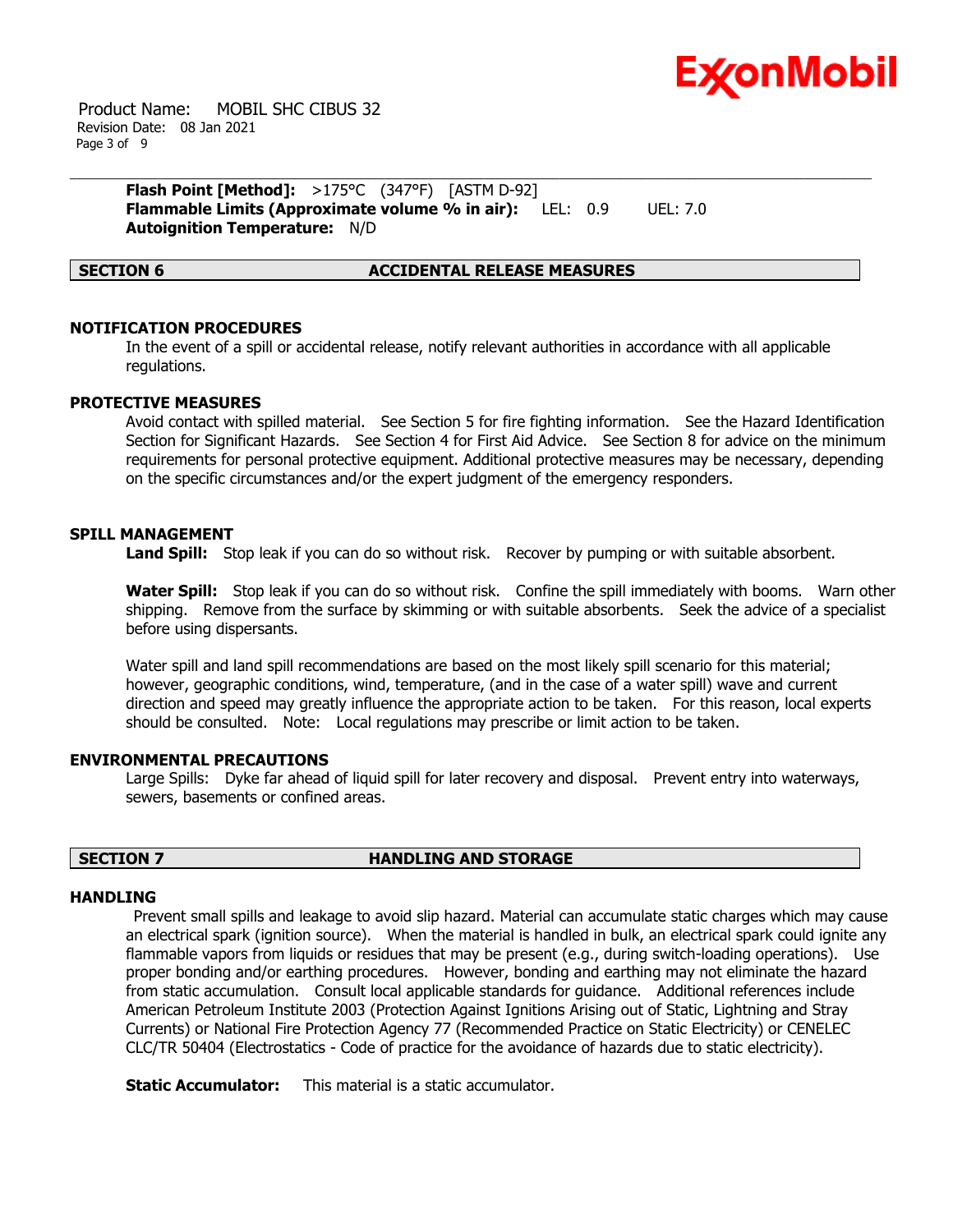

 Product Name: MOBIL SHC CIBUS 32 Revision Date: 08 Jan 2021 Page 4 of 9

# **STORAGE**

 The type of container used to store the material may affect static accumulation and dissipation. Do not store in open or unlabelled containers. Keep away from incompatible materials.

# **SECTION 8 EXPOSURE CONTROLS / PERSONAL PROTECTION**

**Exposure limits/standards for materials that can be formed when handling this product:** When mists/aerosols can occur the following is recommended:  $5 \text{ mg/m}^3$  - ACGIH TLV (inhalable fraction).

NOTE: Limits/standards shown for guidance only. Follow applicable regulations.

# **ENGINEERING CONTROLS**

The level of protection and types of controls necessary will vary depending upon potential exposure conditions. Control measures to consider:

No special requirements under ordinary conditions of use and with adequate ventilation.

# **PERSONAL PROTECTION**

Personal protective equipment selections vary based on potential exposure conditions such as applications, handling practices, concentration and ventilation. Information on the selection of protective equipment for use with this material, as provided below, is based upon intended, normal usage.

**Respiratory Protection:** If engineering controls do not maintain airborne contaminant concentrations at a level which is adequate to protect worker health, an approved respirator may be appropriate. Respirator selection, use, and maintenance must be in accordance with regulatory requirements, if applicable. Types of respirators to be considered for this material include:

No special requirements under ordinary conditions of use and with adequate ventilation. Particulate

For high airborne concentrations, use an approved supplied-air respirator, operated in positive pressure mode. Supplied air respirators with an escape bottle may be appropriate when oxygen levels are inadequate, gas/vapour warning properties are poor, or if air purifying filter capacity/rating may be exceeded.

**Hand Protection:** Any specific glove information provided is based on published literature and glove manufacturer data. Glove suitability and breakthrough time will differ depending on the specific use conditions. Contact the glove manufacturer for specific advice on glove selection and breakthrough times for your use conditions. Inspect and replace worn or damaged gloves. The types of gloves to be considered for this material include:

No protection is ordinarily required under normal conditions of use. Nitrile,Viton

**Eye Protection:** If contact is likely, safety glasses with side shields are recommended.

**Skin and Body Protection:** Any specific clothing information provided is based on published literature or manufacturer data. The types of clothing to be considered for this material include:

 No skin protection is ordinarily required under normal conditions of use. In accordance with good industrial hygiene practices, precautions should be taken to avoid skin contact.

**Specific Hygiene Measures:** Always observe good personal hygiene measures, such as washing after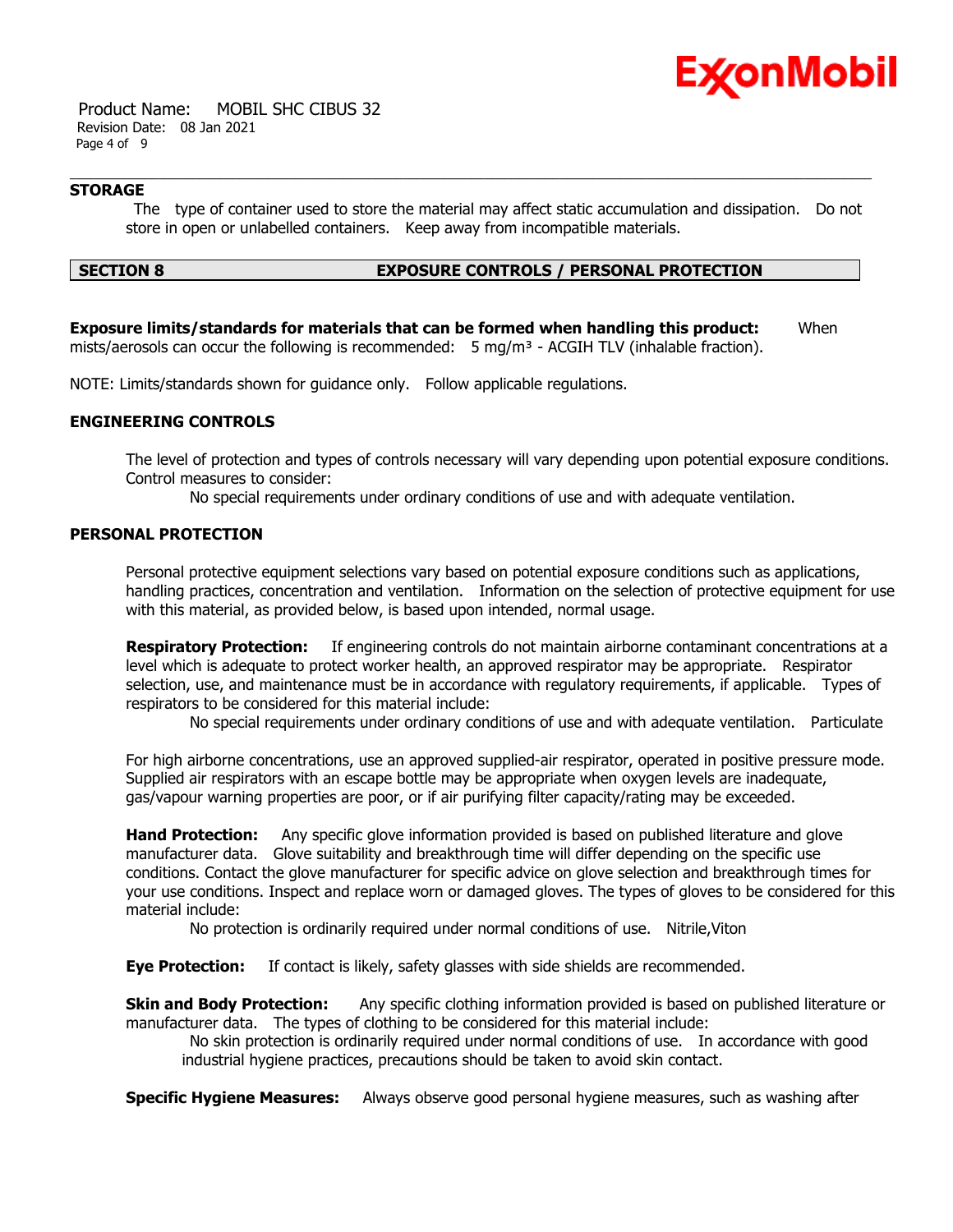

 Product Name: MOBIL SHC CIBUS 32 Revision Date: 08 Jan 2021 Page 5 of 9

> handling the material and before eating, drinking, and/or smoking. Routinely wash work clothing and protective equipment to remove contaminants. Discard contaminated clothing and footwear that cannot be cleaned. Practice good housekeeping.

# **ENVIRONMENTAL CONTROLS**

 Comply with applicable environmental regulations limiting discharge to air, water and soil. Protect the environment by applying appropriate control measures to prevent or limit emissions.

# **SECTION 9 PHYSICAL AND CHEMICAL PROPERTIES**

**Note: Physical and chemical properties are provided for safety, health and environmental considerations only and may not fully represent product specifications. Contact the Supplier for additional information.**

#### **GENERAL INFORMATION**

**Physical State:** Liquid **Colour:** Pale Yellow **Odour:** Characteristic **Odour Threshold:** N/D

**IMPORTANT HEALTH, SAFETY, AND ENVIRONMENTAL INFORMATION**

**Relative Density (at 15 °C):** 0.846 **Flammability (Solid, Gas):** N/A **Flash Point [Method]:** >175°C (347°F) [ASTM D-92] **Flammable Limits (Approximate volume % in air):** LEL: 0.9 UEL: 7.0 **Autoignition Temperature:** N/D **Boiling Point / Range:** > 316°C (601°F) [Estimated] **Decomposition Temperature:** N/D **Vapour Density (Air = 1):** > 2 at 101 kPa [Estimated] **Vapour Pressure:** < 0.013 kPa (0.1 mm Hg) at 20 °C [Estimated] **Evaporation Rate (n-butyl acetate = 1):** N/D **pH:** N/A **Log Pow (n-Octanol/Water Partition Coefficient):** > 3.5 [Estimated] **Solubility in Water:** Negligible **Viscosity:** 32 cSt (32 mm2/sec) at 40°C | 5.8 cSt (5.8 mm2/sec) at 100°C [ASTM D 445] **Oxidizing Properties:** See Hazards Identification Section.

### **OTHER INFORMATION**

**Freezing Point:** N/D **Melting Point:** N/A **Pour Point:** -42°C (-44°F)

### **SECTION 10 STABILITY AND REACTIVITY**

**STABILITY:** Material is stable under normal conditions.

**CONDITIONS TO AVOID:** Excessive heat. High energy sources of ignition.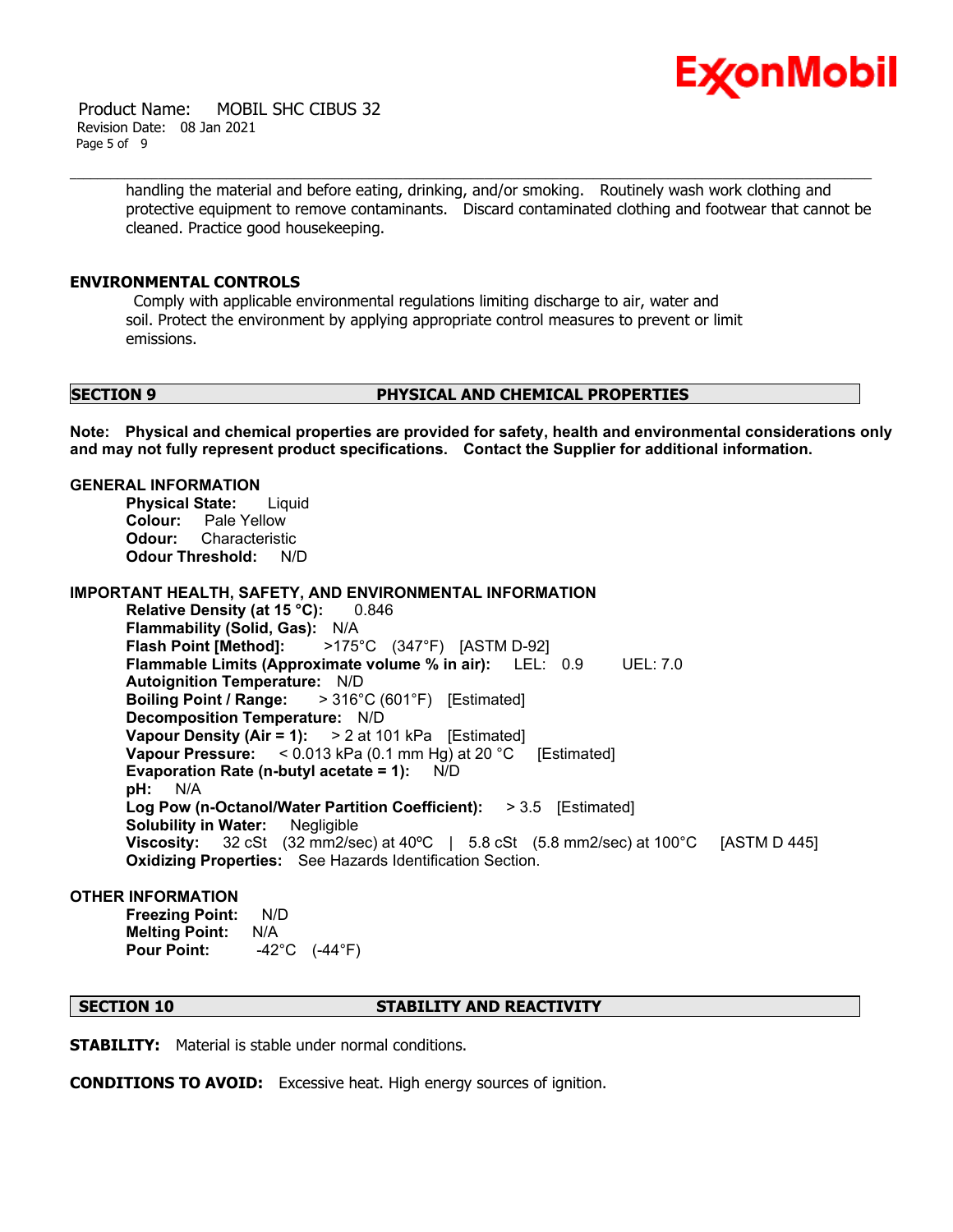

 Product Name: MOBIL SHC CIBUS 32 Revision Date: 08 Jan 2021 Page 6 of 9

# **MATERIALS TO AVOID:** Strong oxidisers

**HAZARDOUS DECOMPOSITION PRODUCTS:** Material does not decompose at ambient temperatures.

**POSSIBILITY OF HAZARDOUS REACTIONS:** Hazardous polymerization will not occur.

**SECTION 11 TOXICOLOGICAL INFORMATION**

# **ACUTE TOXICITY**

| <b>Route of Exposure</b>                       | <b>Conclusion / Remarks</b>                                                                      |  |
|------------------------------------------------|--------------------------------------------------------------------------------------------------|--|
| <b>Inhalation</b>                              |                                                                                                  |  |
| Toxicity: No end point data for material.      | Minimally Toxic. Based on assessment of the components.                                          |  |
| Irritation: No end point data for<br>material. | Negligible hazard at ambient/normal handling temperatures.                                       |  |
|                                                |                                                                                                  |  |
| Ingestion                                      |                                                                                                  |  |
| Toxicity: No end point data for material.      | Minimally Toxic. Based on assessment of the components.                                          |  |
|                                                |                                                                                                  |  |
| <b>Skin</b>                                    |                                                                                                  |  |
| Toxicity: No end point data for material.      | Minimally Toxic. Based on assessment of the components.                                          |  |
| Irritation: No end point data for<br>material. | Negligible irritation to skin at ambient temperatures. Based on<br>assessment of the components. |  |
|                                                |                                                                                                  |  |
| Eye                                            |                                                                                                  |  |
| Irritation: No end point data for<br>material. | May cause mild, short-lasting discomfort to eyes. Based on<br>assessment of the components.      |  |

# **OTHER HEALTH EFFECTS FROM SHORT AND LONG TERM EXPOSURE**

Anticipated health effects from sub-chronic, chronic, respiratory or skin sensitization, mutagenicity, reproductive toxicity, carcinogenicity, target organ toxicity (single exposure or repeated exposure), aspiration toxicity and other effects based on human experience and/or experimental data.

# **Contains:**

Synthetic base oils: Not expected to cause significant health effects under conditions of normal use, based on laboratory studies with the same or similar materials. Not mutagenic or genotoxic. Not sensitising in test animals and humans.

# **IARC Classification: The following ingredients are cited on the lists below:** None.

|                | --REGULATORY LISTS SEARCHED-- |               |
|----------------|-------------------------------|---------------|
| $1 =$ IARC $1$ | $2 = IARC 2A$                 | $3 = IARC 2B$ |

**SECTION 12 ECOLOGICAL INFORMATION**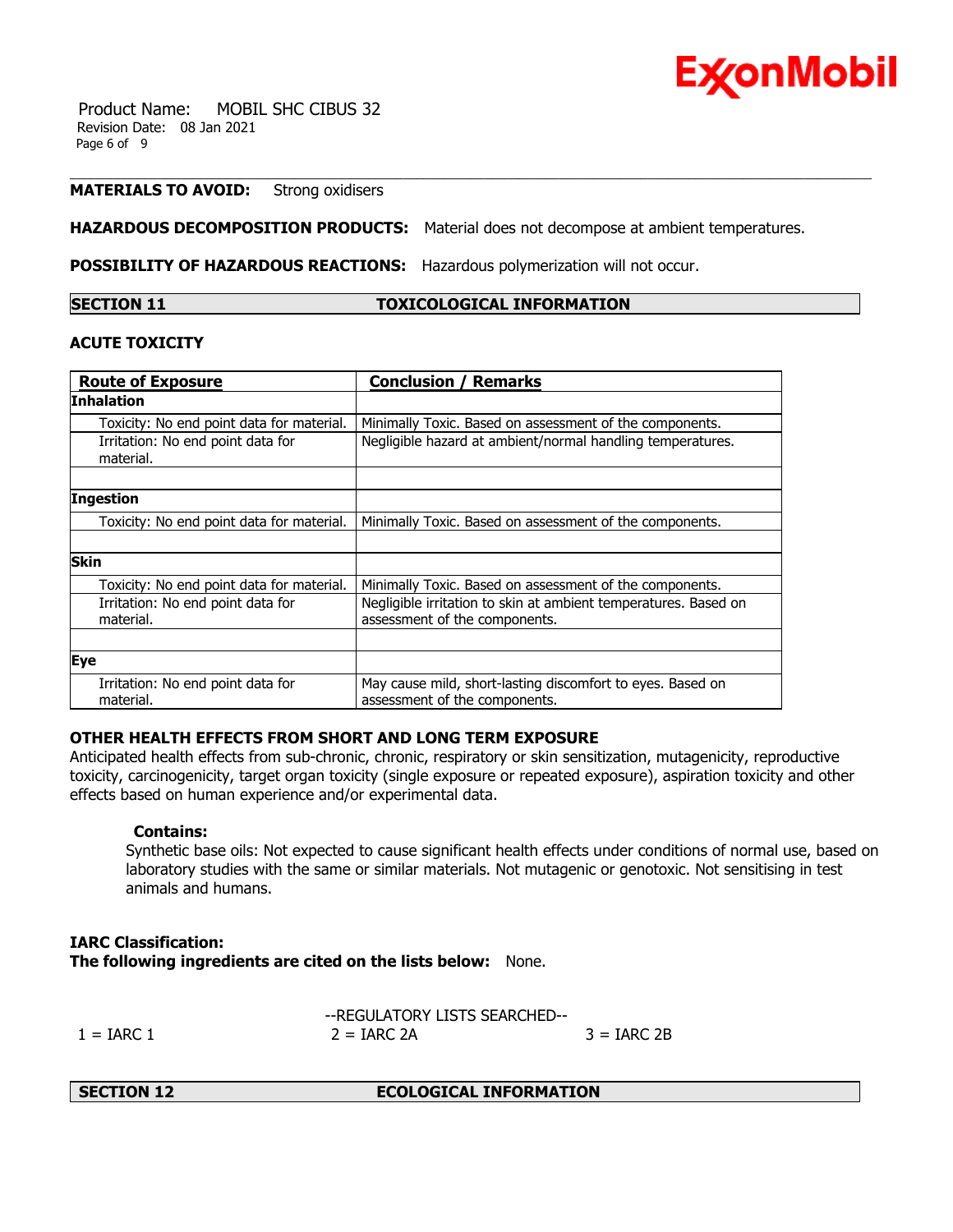

 Product Name: MOBIL SHC CIBUS 32 Revision Date: 08 Jan 2021 Page 7 of 9

The information given is based on data for the material, components of the material, or for similar materials, through the application of bridging principals.

#### **ECOTOXICITY**

Material -- Not expected to be harmful to aquatic organisms.

#### **MOBILITY**

 Base oil component -- Low solubility and floats and is expected to migrate from water to the land. Expected to partition to sediment and wastewater solids.

# **SECTION 13 DISPOSAL CONSIDERATIONS**

Disposal recommendations based on material as supplied. Disposal must be in accordance with current applicable laws and regulations, and material characteristics at time of disposal.

# **DISPOSAL RECOMMENDATIONS**

 Product is suitable for burning in an enclosed controlled burner for fuel value or disposal by supervised incineration at very high temperatures to prevent formation of undesirable combustion products. Protect the environment. Dispose of used oil at designated sites. Minimize skin contact. Do not mix used oils with solvents, brake fluids or coolants.

**Empty Container Warning** Empty Container Warning (where applicable): Empty containers may contain residue and can be dangerous. Do not attempt to refill or clean containers without proper instructions. Empty drums should be completely drained and safely stored until appropriately reconditioned or disposed. Empty containers should be taken for recycling, recovery, or disposal through suitably qualified or licensed contractor and in accordance with governmental regulations. DO NOT PRESSURISE, CUT, WELD, BRAZE, SOLDER, DRILL, GRIND, OR EXPOSE SUCH CONTAINERS TO HEAT, FLAME, SPARKS, STATIC ELECTRICITY, OR OTHER SOURCES OF IGNITION. THEY MAY EXPLODE AND CAUSE INJURY OR DEATH.

#### **SECTION 14 TRANSPORT INFORMATION**

**LAND** : Not Regulated for Land Transport

**SEA (IMDG):** Not Regulated for Sea Transport according to IMDG-Code

**Marine Pollutant:** No

# **AIR (IATA):** Not Regulated for Air Transport

#### **SECTION 15 REGULATORY INFORMATION**

This material is not considered hazardous according to the classification criteria of the Hazard Classification and Communication System for Hazardous Materials BE 2555.

# **REGULATORY STATUS AND APPLICABLE LAWS AND REGULATIONS**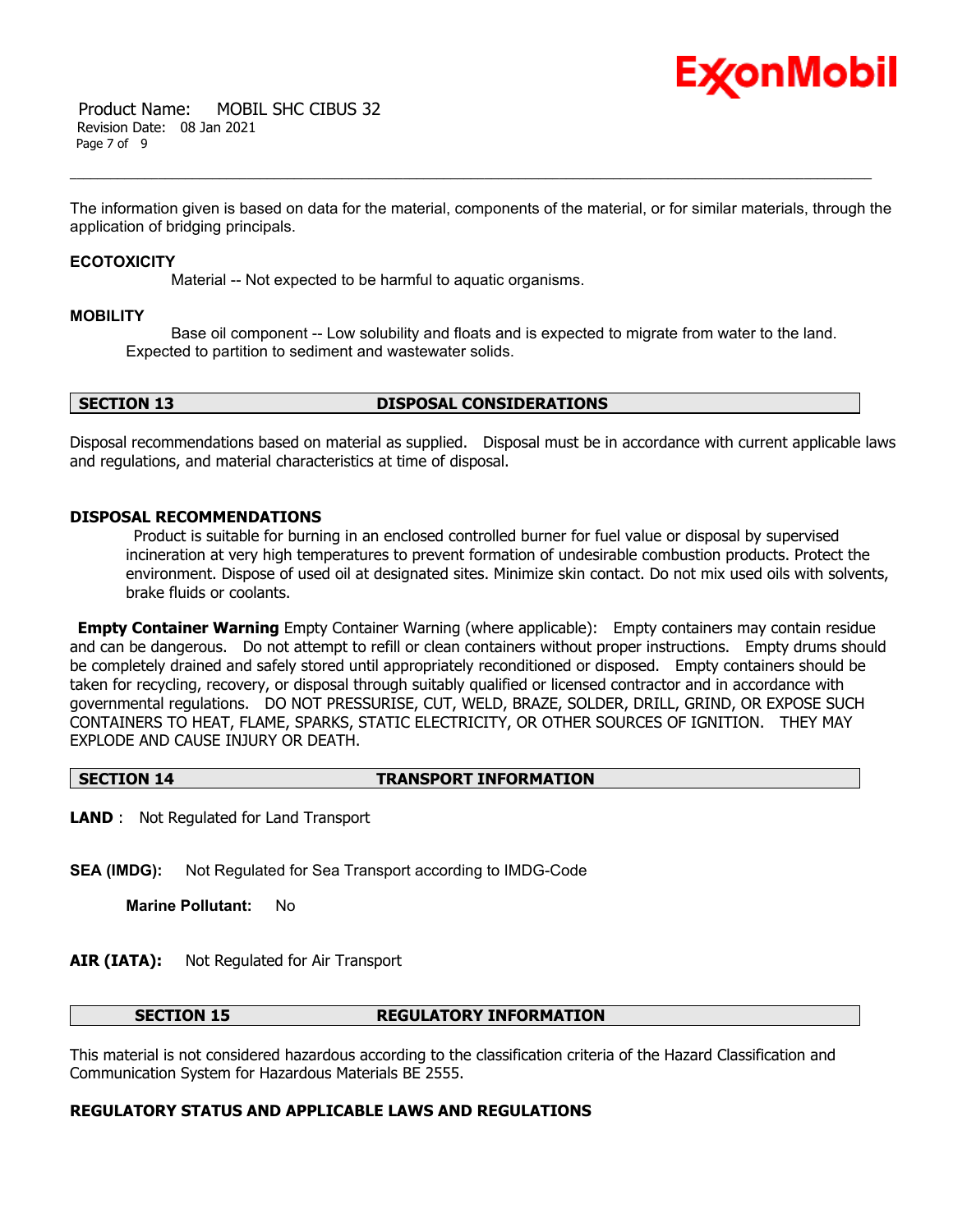

 Product Name: MOBIL SHC CIBUS 32 Revision Date: 08 Jan 2021 Page 8 of 9

# **Hazardous Substance Act BE2535:** Not Regulated

# **Listed or exempt from listing/notification on the following chemical inventories (May contain substance(s) subject to notification to the EPA Active TSCA inventory prior to import to USA):** AIIC, DSL, ENCS, IECSC, KECI, TCSI, TSCA

 **Special Cases:**

| <b>Inventory</b> | $C+$<br>Status            |
|------------------|---------------------------|
| <b>PICCS</b>     | . .<br>-<br>Apply<br>uvus |

-----

# **SECTION 16 OTHER INFORMATION**

# **N/D = Not determined, N/A = Not applicable**

# **THIS SAFETY DATA SHEET CONTAINS THE FOLLOWING REVISIONS:**

Composition: Component Table information was deleted.

Composition: Concentration Footnote information was deleted.

Composition: No components information was modified.

Section 05: Fire Fighting Measures - Unusual Fire Hazards information was added.

Section 09: Pour Point ºC(ºF) information was modified.

Section 09: Vapour Pressure information was added.

Section 09: Viscosity information was modified.

Section 11: Chronic Tox - Component information was deleted.

Section 11: Chronic Tox - Component information was modified.

Section 15: National Chemical Inventory Listing information was modified.

Section 15: Special Cases Table information was modified.

Section 16: HCode Key information was deleted.

------------------------------------------------------------------------------------------------------------------------------------------------

 The information and recommendations contained herein are, to the best of ExxonMobil's knowledge and belief, accurate and reliable as of the date issued. You can contact ExxonMobil to insure that this document is the most current available from ExxonMobil. The information and recommendations are offered for the user's consideration and examination. It is the user's responsibility to satisfy itself that the product is suitable for the intended use. If buyer repackages this product, it is the user's responsibility to insure proper health, safety and other necessary information is included with and/or on the container. Appropriate warnings and safe-handling procedures should be provided to handlers and users. Alteration of this document is strictly prohibited. Except to the extent required by law, republication or retransmission of this document, in whole or in part, is not permitted. The term, "ExxonMobil" is used for convenience, and may include any one or more of ExxonMobil Chemical Company, Exxon Mobil Corporation, or any affiliates in which they directly or indirectly hold any interest.

------------------------------------------------------------------------------------------------------------------------------------------------

----- DGN: 7092765XTH (1015997)